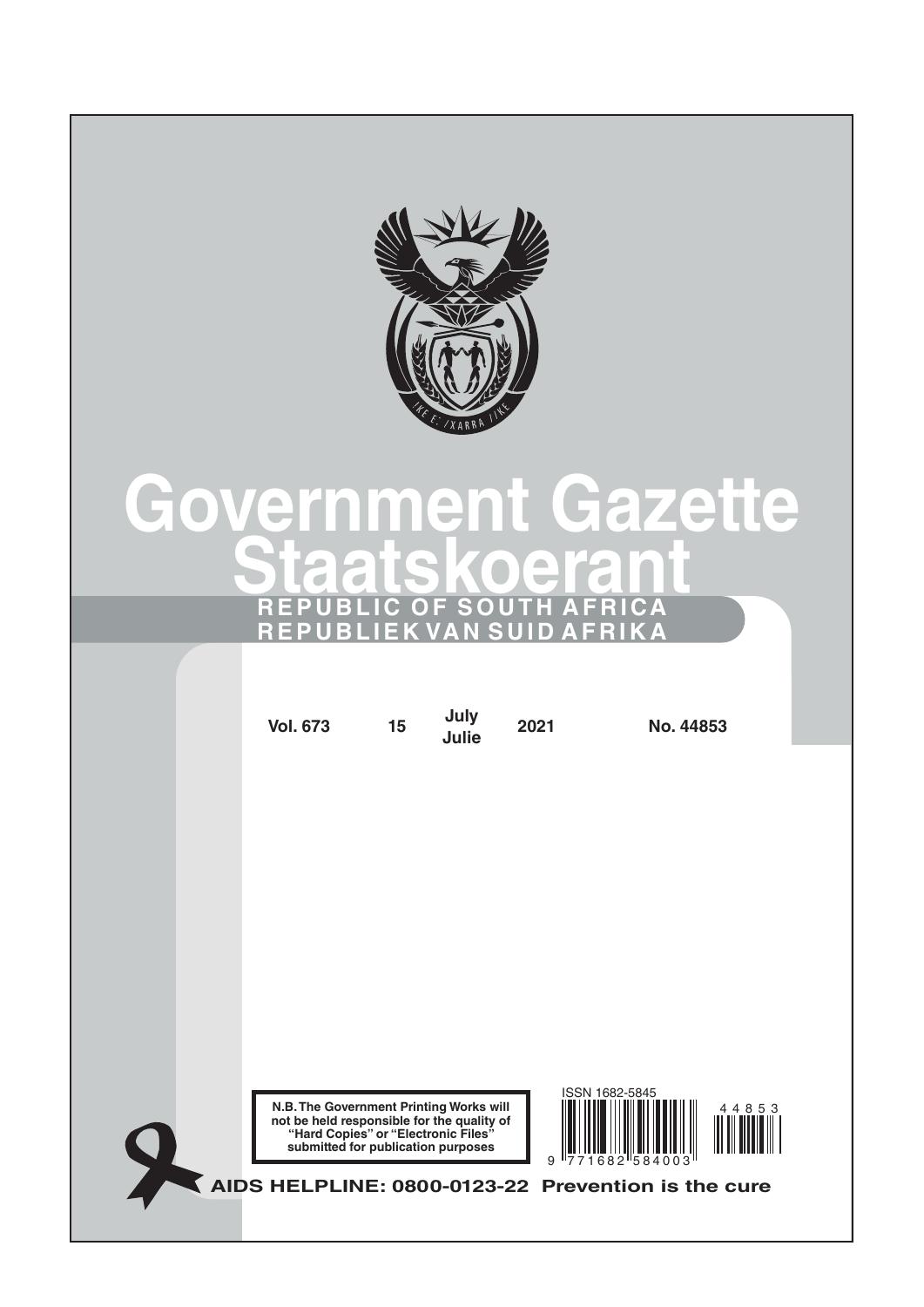# **IMPORTANT NOTICE:**

**The GovernmenT PrinTinG Works Will noT be held resPonsible for any errors ThaT miGhT occur due To The submission of incomPleTe / incorrecT / illeGible coPy.**

# **no fuTure queries Will be handled in connecTion WiTh The above.**

#### **Contents**

*Page Gazette No. No. No.*

# Government Notices • Goewermentskennisgewings

#### **Small Business Development, Department of / Kleinsake-ontwikkeling, Departement van**

| 615 | Disaster Management Act (57/2002): Directives issued in terms of Regulation 6 (5) of the Regulations made under |       |  |
|-----|-----------------------------------------------------------------------------------------------------------------|-------|--|
|     |                                                                                                                 | 44853 |  |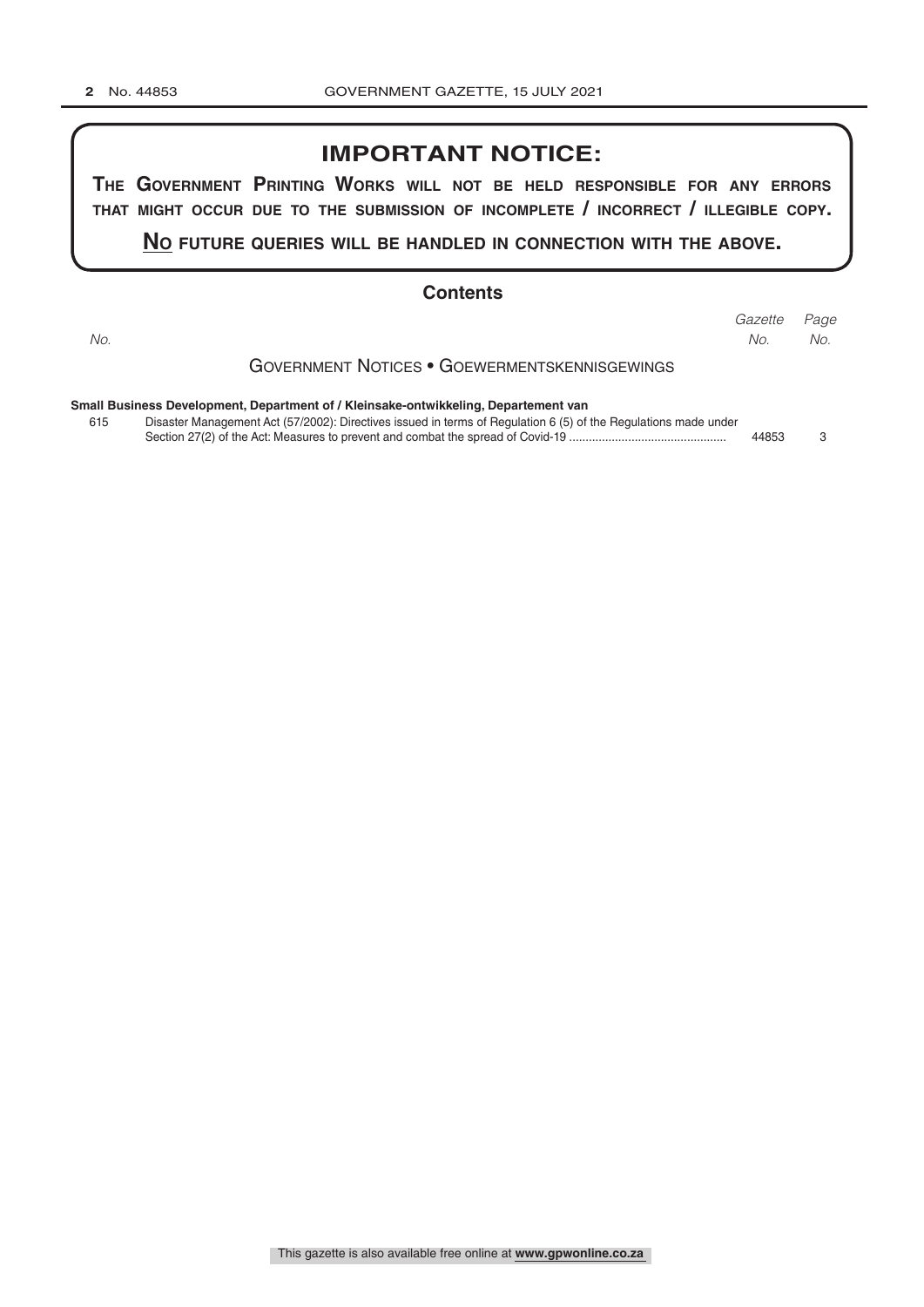# Government Notices • Goewermentskennisgewings

# **DEPARTMENT OF SMALL BUSINESS DEVELOPMENT**

**NO. 615 15 July 2021**

**DIRECTIVES ISSUED IN TERMS OF REGULATION 6(5) OF THE REGULATIONS MADE UNDER SECTION 27(2) OF THE DISASTER MANAGEMENT ACT, 2002 (ACT NO. 57 of 2002): MEASURES TO PREVENT AND COMBAT THE SPREAD OF COVID-19**

**I, Hon. Khumbudzo Ntshavheni, MP,** the Minister of Small Business Development, empowered in terms of the Regulations published in Government Gazette No. 43017 notice No. 318 of 18 March 2020; Government Gazette No. 43208 notice no. 11081 to issue Directives from time to time and as prescribed; and Government Gazette No. 610 notice no. 44838 of <sup>11</sup> July 2021 made in terms of section 27(2) of the Disaster Management Act, 2002 (Act No. 57 of 2002), hereby issue the Directives set out in the Schedule hereto in order to provide direction on the operation of businesses whose licenses and trade permits as per the Businesses Act.no 71 of 1991 as amended, have lapsed and are due for renewal; and due to the prevailing lockdown regulations are unable to renew their licenses; extension is hereby granted to such affected business licenses and trade permits, allowing businesses to operate despite their business licenses and/or trade permits having expired.

To further issue Directives to allow for the operation of businesses by new entrants whose applications for either business license and/or trade permits are hampered by the unavailability of the relevant authorities empowered to issue such licenses and/or trade permits due to remote working conditions considering the prevailing environment.

Veni

**Hon. KHUMBUDZO NTSHAVHENI, MP MINISTER OF SMALL BUSINESS DEVELOPMENT DATE: 12 July 2021**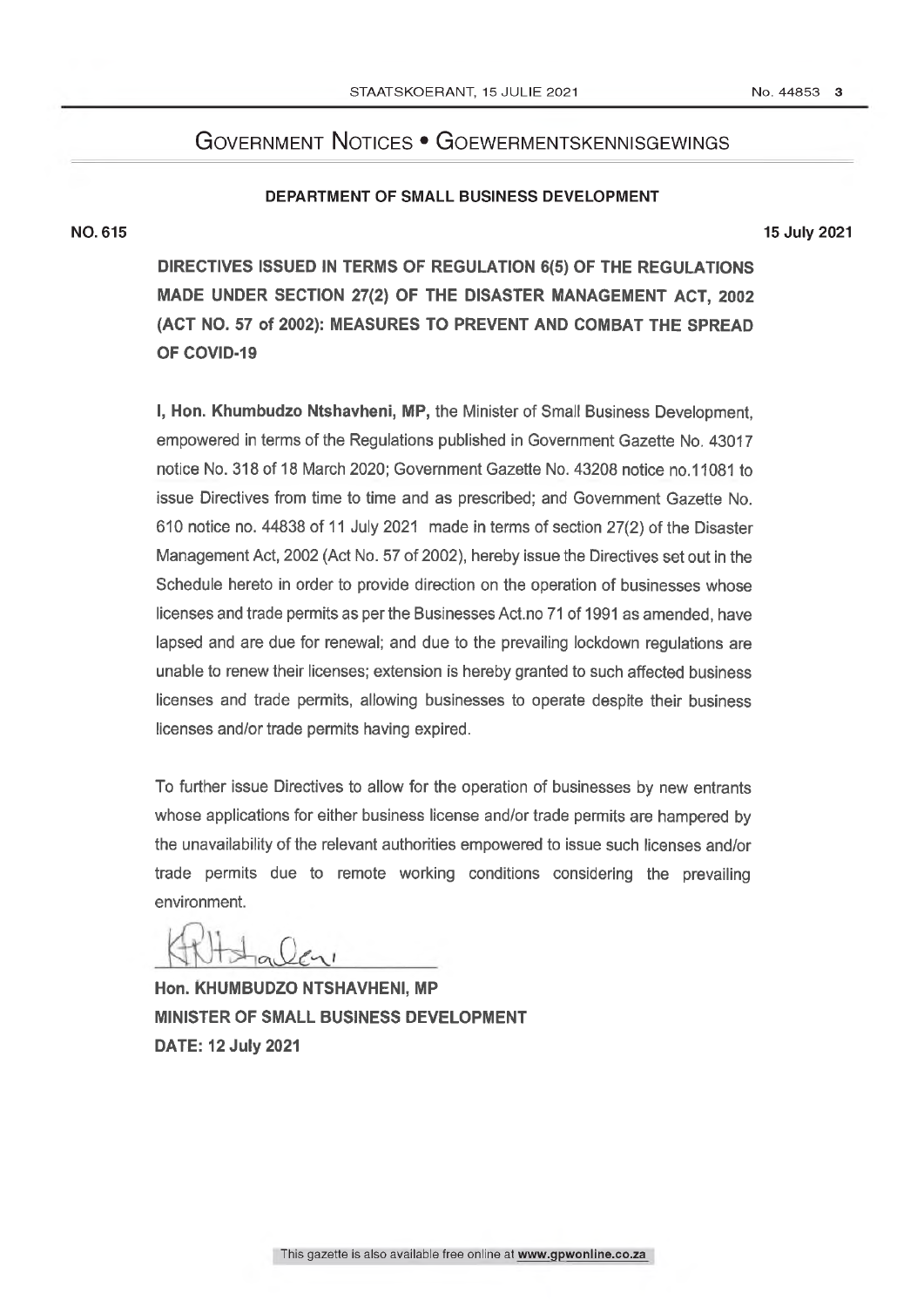# **SCHEDULE**

### **<sup>1</sup> DEFINITIONS**

These Directives, a word or expression bears the meaning assigned to it in the Regulations promulgated in Government Gazette No. 44838, Government Notice No. R 610 of 11 July 2021 in terms of section 27(2) of the Disaster Management Act, 2002, and unless the context otherwise indicates-

**"Lockdown Regulations"** means the regulations published in Government Gazette No. 43258, Government Notice No 480 of 29 April 2020 as amended by Government Gazette No. 44838 notice no. 610 of 11 July 2021.

**"Business"** means any businesses that is required to acquire a license or permit and is listed in Schedule <sup>1</sup> of the Businesses Act no.71 of 1991.

**"hawker's licence"** means a licence to canyon any business referred to in item 3(1) of Schedule 1; of the Businesses Act.

**"licence",** in relation to a business, means a licence referred to in section 2(3) of the Businesses Act.

**"licence holder"** means a person who is the holder of a licence;

**"licensing authority"** means any local authority/municipality, or person or body, designated or appointed under section 2 of the Businesses Act as a licensing authority;

# **2 DIRECTIVES**

2.1 These directives are issued to enable businesses whose licences and or permits have expired and/ or are due for renewal during the implementation of measures to prevent and combat the spread of covid-19 as published in Government Gazette no. 44838 and subsequent regulations; to operate their businesses despite their licenses and or trading permits having expired.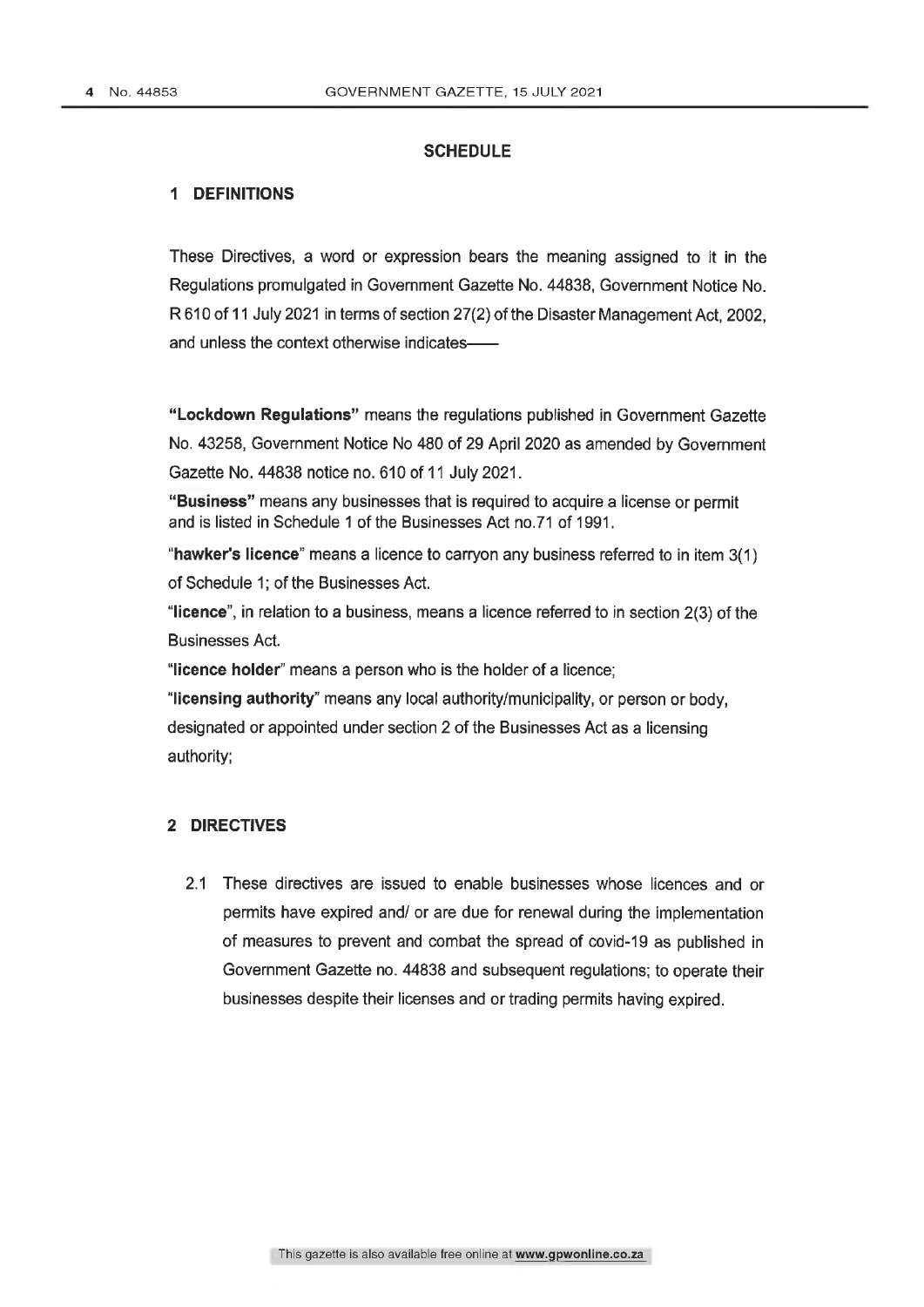- 2.2 The directives are issued to also enable new applicants to submit their applications and be granted temporary licenses and permits.
	- a) All business licenses and or permits that expired during the period that commenced from 26 May 2020 up to and including 30 June 2021 are deemed to be valid and their validity periods are extended for a further grace period ending on 31 December 2022.
	- b) The submission and processing of new applications for business licenses and or permits commencing from the period <sup>1</sup> July 2021; and applications that were not processed during the period beginning 26 May 2020 up to and including 30 June 2021, is permissible wherein upon minimum requirements being met as determined by a licensing authority a temporary license or permit may be issued with a validity period ending on 31 December 2022. No license fee will be payable.
	- c) After the lapsing of the extension period for renewal of expired business licenses and trade permits, all businesses must comply with the requirements of the Businesses Act no. 71 of 1991.
- 2.3 These directives do not exempt compliance with the requirements of the Act unless where it is otherwise specified.

# **3 COMMENCEMENT**

These Directives come into operation on the date of publication in the Government Gazette.

**Hon. KHUMBUDZO NTSHAVHENI, MP MINISTER FOR SMALL BUSINESS DEVELOPMENT DATE: 12.07.2021**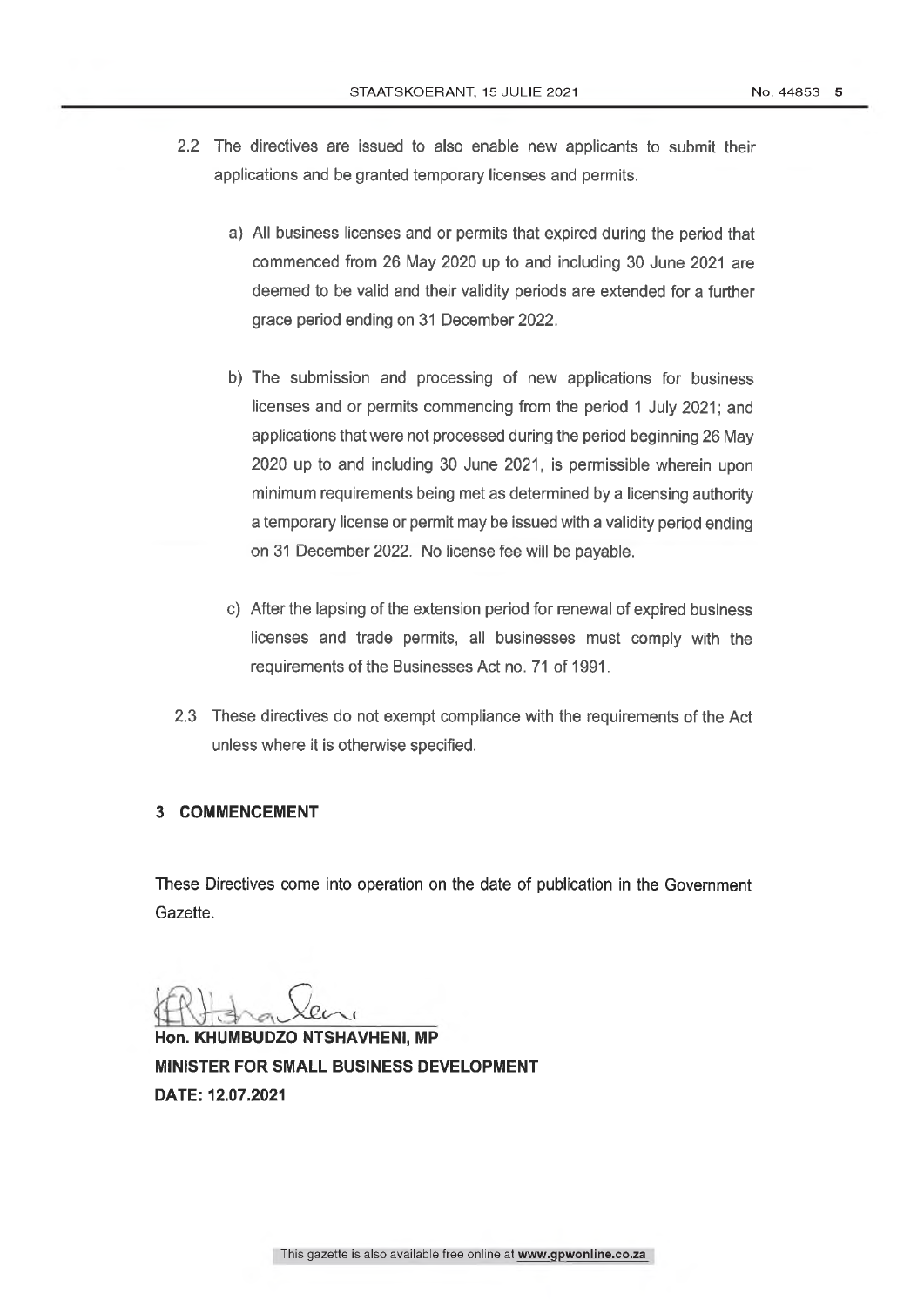This gazette is also available free online at **www.gpwonline.co.za**